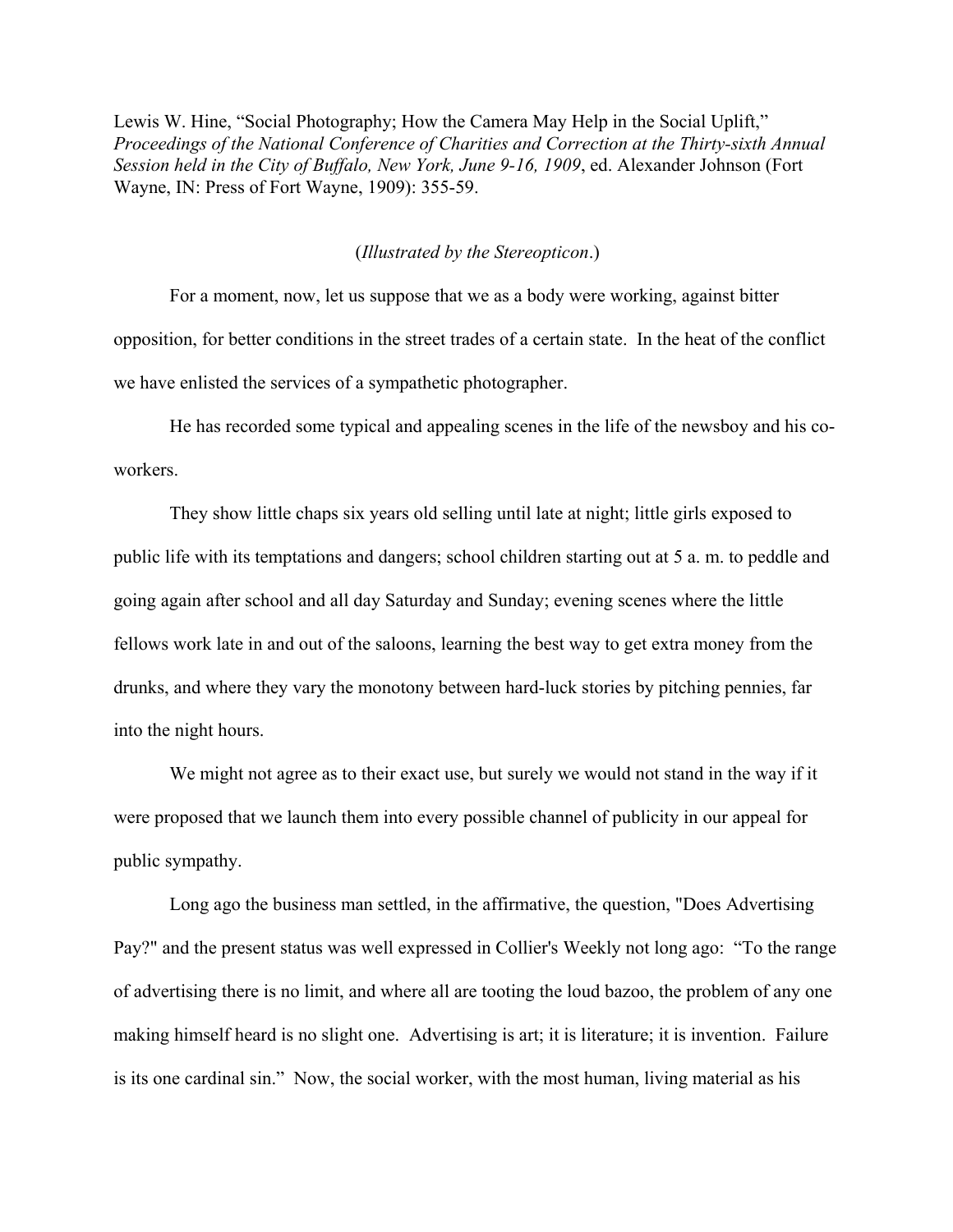stock in trade, is still going through the old steps of doubt and conviction. But they must end one way, for the public will know what its servants are doing, and it is for these Servants of the Common Good to educate and direct public opinion. We are only beginning to realize the innumerable methods of reaching this great public. [end page 355]

I wonder, sometimes, what an enterprising manufacturer would do if his wares, instead of being inanimate things, were the problems and activities of life itself, with all their possibilities of human appeal. Would he not grasp eagerly at such opportunities to play upon the sympathies of his customers as are afforded by the camera.

Take the photograph of a tiny spinner in a Carolina cotton-mill. As it is, it makes an appeal. Reinforce it with one of those social pen-pictures of [Victor] Hugo's in which he says, "The ideal of oppression was realized by this dismal servitude. When they find themselves in such condition at the dawn of existence—so young, so feeble, struggling among men—what passes in these souls fresh from God? But while they are children they escape because they are little. The smallest hole saves them. When they are men, the millstone of our social system comes in contact with them and grinds them."

With a picture thus sympathetically interpreted, what a lever we have for the social uplift.

The photograph of an adolescent, a weed-like youth, who has been doffing for eight years in another mill, carries its own lesson.

Now, let us take a glance under Brooklyn Bridge at 3 a. m. on a cold, snowy night. While these boys we see there wait, huddled, yet alert, for a customer, we might pause to ask where lies the power in a picture. Whether it be a painting or a photograph, the picture is a symbol that brings one immediately into close touch with reality. It speaks a language learned early in the race and in the individual—witness the ancient picture writers and the child of today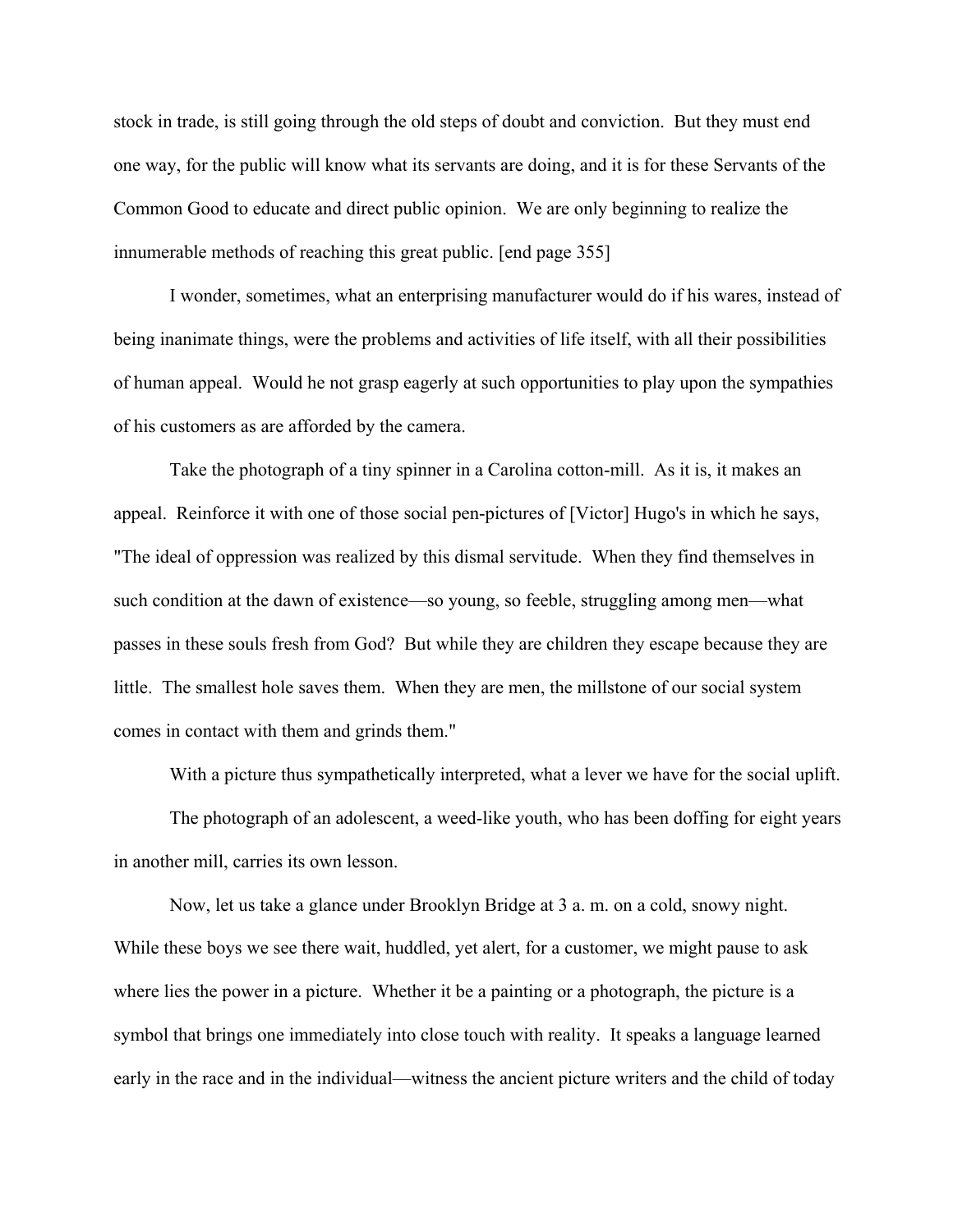absorbed in his picture book. For us older children, the picture continues to tell a story packed into the most condensed and vital form. In fact, it is often more effective than the reality would have been, because, in the picture, the non-essential and conflicting interests have been eliminated. The picture is the language of all nationalities and all ages. The increase, during recent years, of illustrations in newspapers, books, exhibits and the like gives ample evidence of this.

The photograph has an added realism of its own; it has an inherent attraction not found in other forms of illustration. [end page 356] For this reason the average person believes implicitly that the photograph cannot falsify. Of course, you and I know that this unbounded faith in the integrity of the photograph is often rudely shaken, for, while photographs may not lie, liars may photograph. It becomes necessary, then, in our revelation of the truth, to see to it that the camera we depend upon contracts no bad habits.

Not long ago, a leader in social work, who had previously told me that photographs had been faked so much they were of no use to the work, assured [*Survey*] Editor Kellogg that the photographs of child labor in the Carolinas would stand as evidence in any court of law.

Moral: Despise not the camera, even though yellow-photography does exist.

With several hundred photos like those which I have shown, backed with records of observations, conversations, names and addresses, are we not better able to refute those who, either optimistically or hypocritically, spread the news that there is no child labor in New England?

Perhaps you are weary of child labor pictures. Well, so are the rest of us, but we propose to make you and the whole country so sick and tired of the whole business that when the time for action comes, child-labor pictures will be records of the past.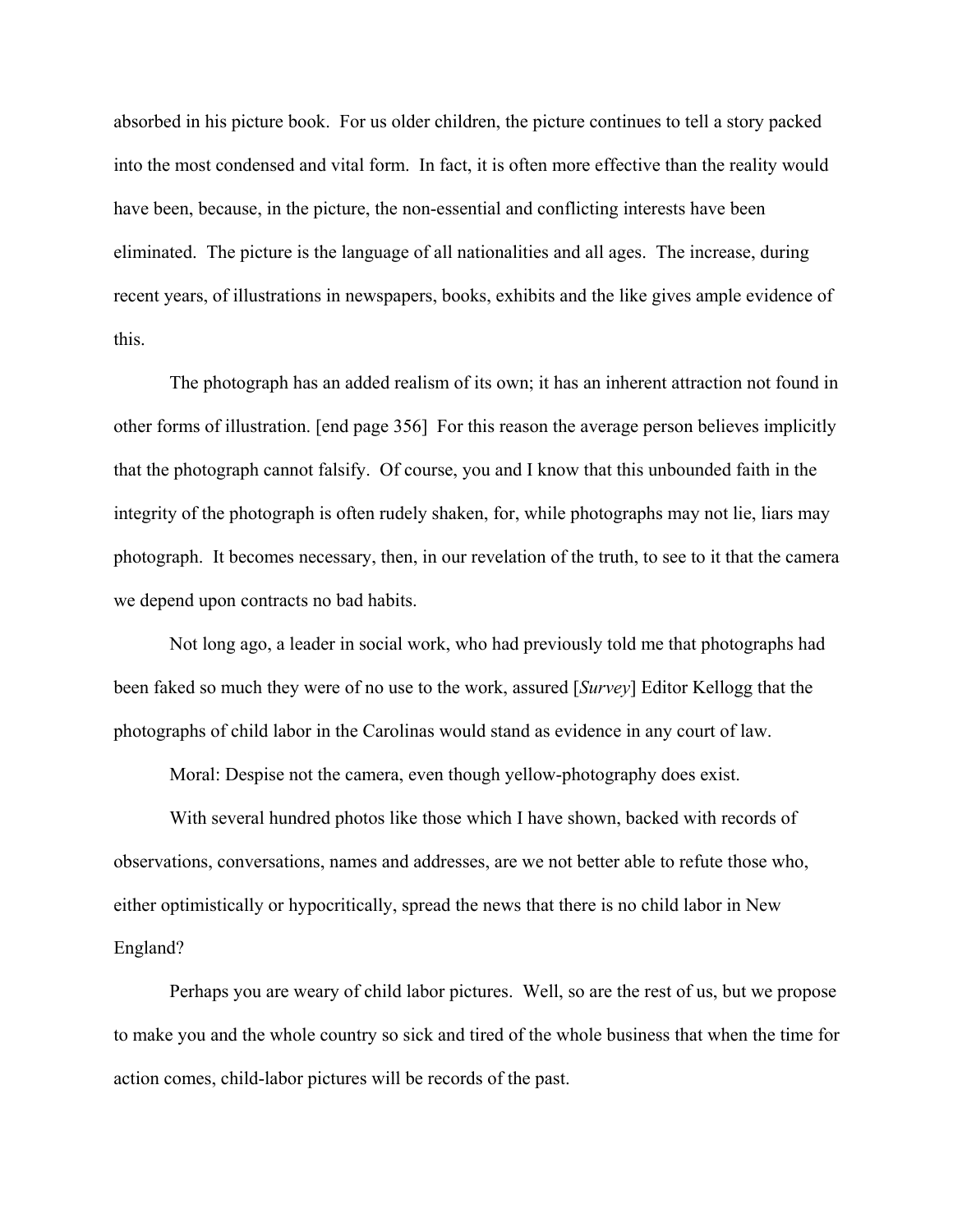The artist, Burne-Jones, once said he should never be able to paint again if he saw much of those hopeless lives that have no remedy. What a selfish, cowardly attitude!

How different is the stand taken by Hugo, that the great social peril is darkness and ignorance. "What then," he says, "is required? Light! Light in floods!"

The dictum, then, of the social worker is "Let there be light;" and in this campaign for light we have for our advance agent the light writer—the photo-graph.

This is the era of the specialist. Curtis, Burton Holmes, Stoddard and others have done much along special lines of social photography. The greatest advance in social work is to be made by the popularizing of camera work, so these records may be made by those who are in the thick of the battle. It is not a difficult proposition. In every group of [end page 357] workers there is sure to be one at least who is interested in the camera. If you can decide that photography would be a good thing for you, get a camera, set aside a small appropriation and some definite time for the staff photographer, go after the matter with a sympathetic enthusiasm (for camera work without enthusiasm is like a picnic in the rain). The local photographer (unless he is a rare one) cannot do much for you. Fight it out yourself, for better little technique and much sympathy than the reverse. Returns? Of course they will follow. Ask Mrs. Rogers, of Indianapolis, whose plea for bath suits (on the screen) was a real factor in procuring them. Ask Mr. Weller, of Pittsburg, one of the pioneers in social photography.

At the close of the Round Table which follows this talk, I shall be glad to meet those of you who are interested in the question of enlarging your scope in camera work. If a camera club could be the outcome, so much the better.

Apart from the charitable or pathological phases of social work, what a field for photographic art lies untouched in the industrial world.